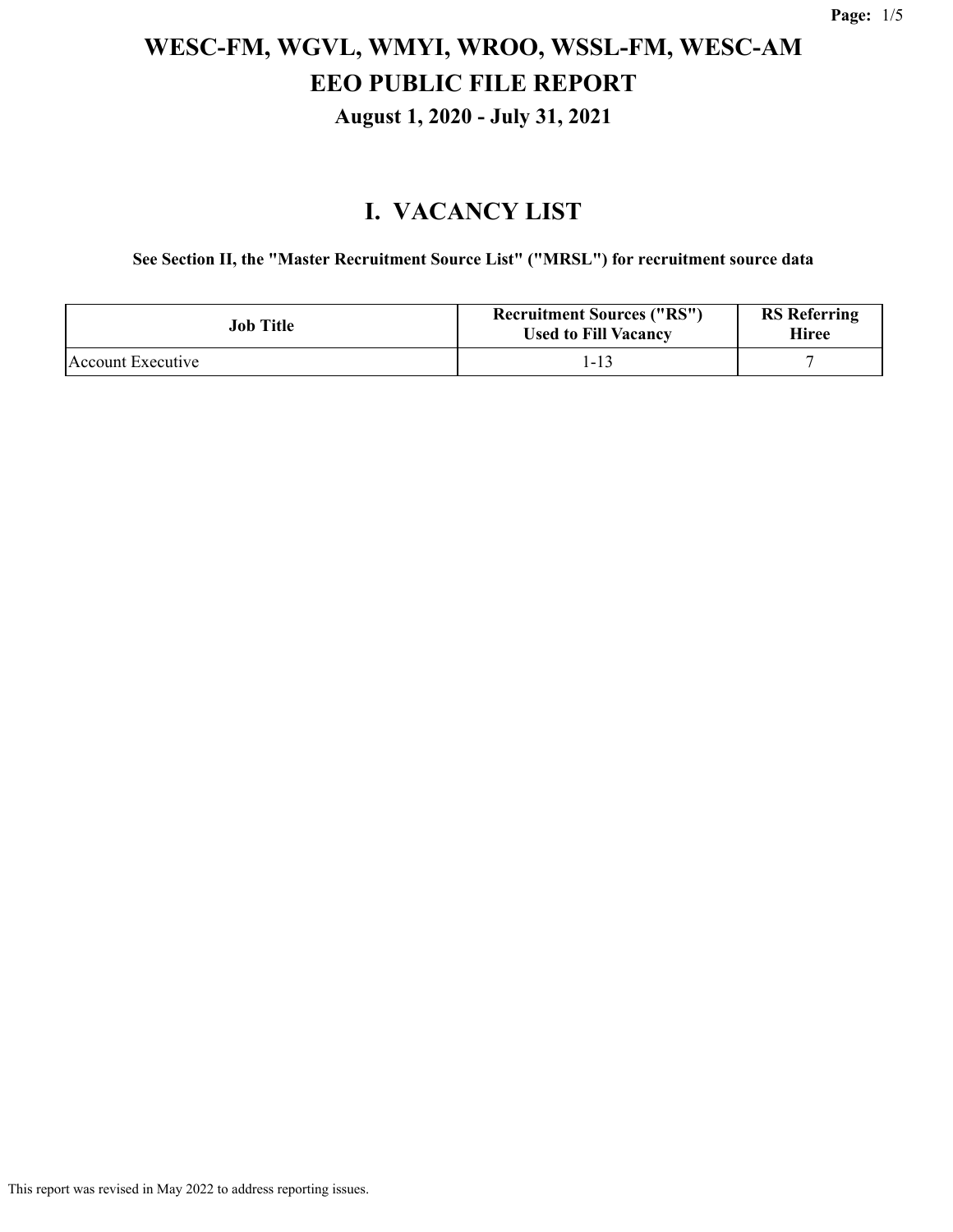### **II. MASTER RECRUITMENT SOURCE LIST ("MRSL")**

| <b>RS</b><br><b>Number</b> | <b>RS</b> Information                                                                                                                                                                                                           | <b>Source Entitled</b><br>to Vacancy<br><b>Notification?</b><br>(Yes/No) | <b>No. of Interviewees</b><br><b>Referred by RS</b><br>Over<br><b>Reporting Period</b> |
|----------------------------|---------------------------------------------------------------------------------------------------------------------------------------------------------------------------------------------------------------------------------|--------------------------------------------------------------------------|----------------------------------------------------------------------------------------|
| 1                          | <b>Anderson University</b><br>316 Boulevard<br>Anderson, South Carolina 29621<br>Phone: 864-231-2061<br>Url: http://www.andersonuniversity.edu<br>Email: kbell@andersonuniversity.edu<br>Kelly Bell                             | N                                                                        | $\boldsymbol{0}$                                                                       |
| $\overline{2}$             | <b>Forrest College</b><br>601 E River Street<br>Anderson, South Carolina 29624<br>Phone: 864-225-7653<br>Url: https://forrestcollege.edu/<br>Email: katiewilson@forrestcollege.edu<br>Katie Wilson                              | N                                                                        | $\boldsymbol{0}$                                                                       |
| 3                          | Furman University<br>Malone Career Center 3300 Poinsett Highway<br>Greenville, South Carolina 29613<br>Phone: 864-294-2106<br>Url: http://www.furman.edu<br>Email: John.Barker@furman.edu<br>Fax: 1-864-294-3123<br>John Barker | $\mathbf N$                                                              | $\boldsymbol{0}$                                                                       |
| 4                          | Greenville Technical College<br>PO Box 5616<br>Greenville, South Carolina 29606<br>Phone: 864-250-8222<br>Email: ileka.leaks@gvltec.edu<br><b>Byron Morrell</b>                                                                 | N                                                                        | $\boldsymbol{0}$                                                                       |
| 5                          | iHeartMedia.dejobs.org<br>20880 Stone Oak Pkwy<br>San Antonio, Texas 78258<br>Phone: 210-253-5126<br>Url: http://www.iheartmedia.dejobs.org<br><b>Talent Acquisition Coordinator</b><br><b>Manual Posting</b>                   | N                                                                        | $\boldsymbol{0}$                                                                       |
| 6                          | iHeartMediaCareers.com<br>20880 Stone Oak Pkwy<br>San Antonio, Texas 78258<br>Phone: 210-253-5126<br>Url: http://www.iheartmediacareers.com<br><b>Talent Acquisition Coordinator</b><br><b>Manual Posting</b>                   | N                                                                        | $\boldsymbol{0}$                                                                       |
| $\tau$                     | Indeed.com - Not Directly Contacted by SEU                                                                                                                                                                                      | ${\bf N}$                                                                | 1                                                                                      |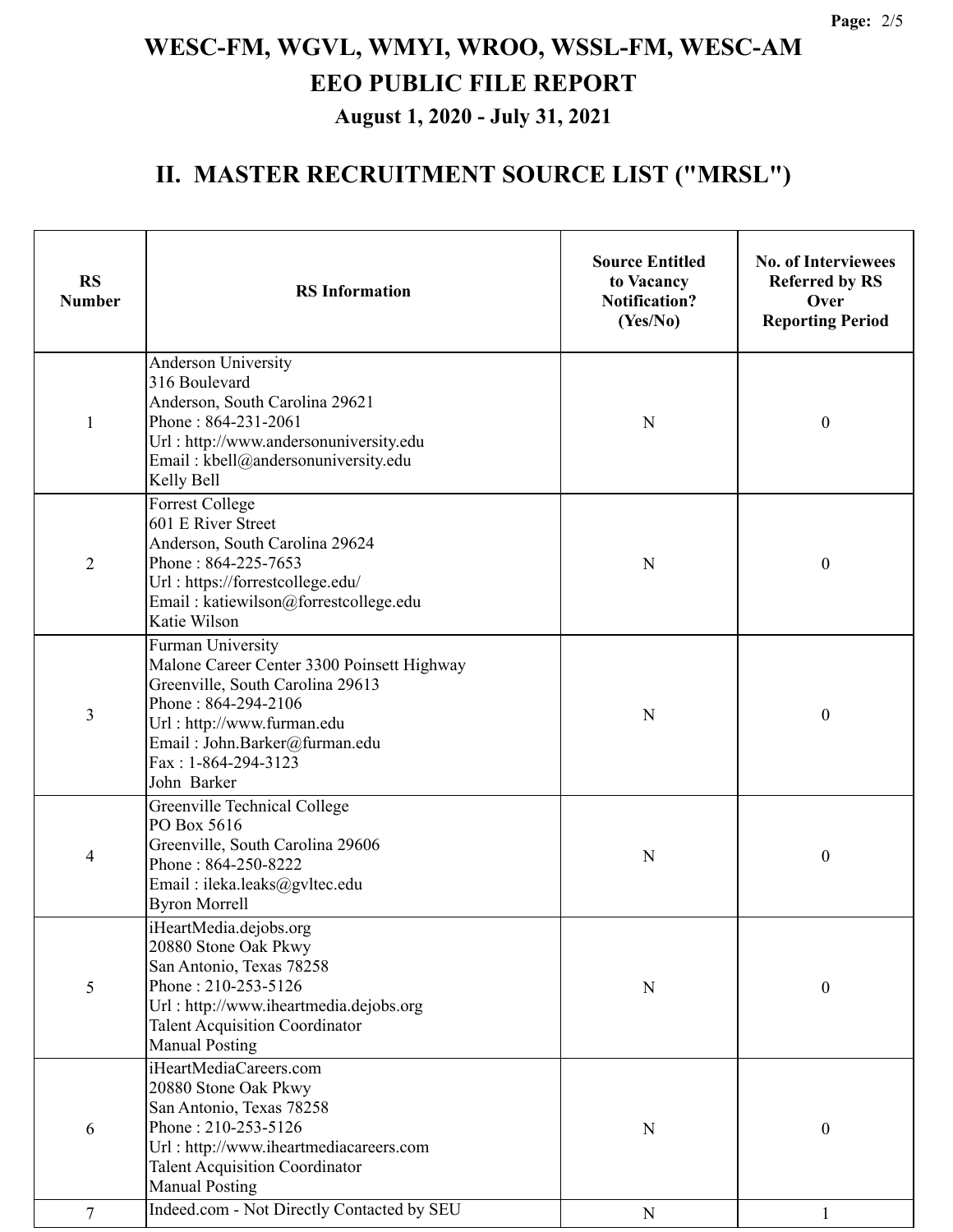### **II. MASTER RECRUITMENT SOURCE LIST ("MRSL")**

| <b>RS</b><br><b>Number</b> | <b>RS</b> Information                                                                                                                                                                                                                  | <b>Source Entitled</b><br>to Vacancy<br><b>Notification?</b><br>(Yes/No) | <b>No. of Interviewees</b><br><b>Referred by RS</b><br>Over<br><b>Reporting Period</b> |
|----------------------------|----------------------------------------------------------------------------------------------------------------------------------------------------------------------------------------------------------------------------------------|--------------------------------------------------------------------------|----------------------------------------------------------------------------------------|
| 8                          | <b>Lander University</b><br>CPO Bpx 6-52 320 Stanley Avenue<br>Greenwood, South Carolina 29649<br>Phone: 864-388-8971<br>Url: http://www.lander.edu/Student-Affairs/Career-<br>Services<br>Email: asmorgan@lander.edu<br>Amanda Morgan | ${\bf N}$                                                                | $\boldsymbol{0}$                                                                       |
| 9                          | North Greenville College<br>PO Box 1892<br>Tigerville, South Carolina 29688<br>Phone: 864-977-7669<br>Email: lisa.snyder@ngu.edu<br>Fax: 1-864-977-2089<br>Lisa Snyder                                                                 | N                                                                        | $\boldsymbol{0}$                                                                       |
| 10                         | North Greenville University<br>7801 N. Tigerville Road<br>Taylors, South Carolina 29687<br>Phone: 864-977-7669<br>Url: http://www.ngu.edu<br>Email: joshua.putnam@ngu.edu<br>Joshua Putnam                                             | $\mathbf N$                                                              | $\boldsymbol{0}$                                                                       |
| 11                         | Tri County Technical College<br>PO Box 587<br>Pendleton, South Carolina 29670<br>Phone: 864-646-1573<br>Url: www.tctc.edu<br>Email: bhill7@tctc.edu<br>berdina hill                                                                    | N                                                                        | $\boldsymbol{0}$                                                                       |
| 12                         | University Of South Carolina, Aiken<br>471 University Parkway<br>Aiken, South Carolina 29801<br>Phone: 803.641.3440<br>Email: CareerServices@usca.edu<br>Fax: 1-803-641-3652<br><b>Allison Brown-Owens</b>                             | ${\bf N}$                                                                | $\boldsymbol{0}$                                                                       |
| 13                         | www.mediagignow.com<br>300 South Riverside Plaza Suite 800<br>Chicago, Illinois 60606<br>Phone: 336-553-0620<br>Url: http://www.mediagignow.com<br>Email: customerservice@mediagignow.com<br>MediaGigNow.com                           | N                                                                        | 0                                                                                      |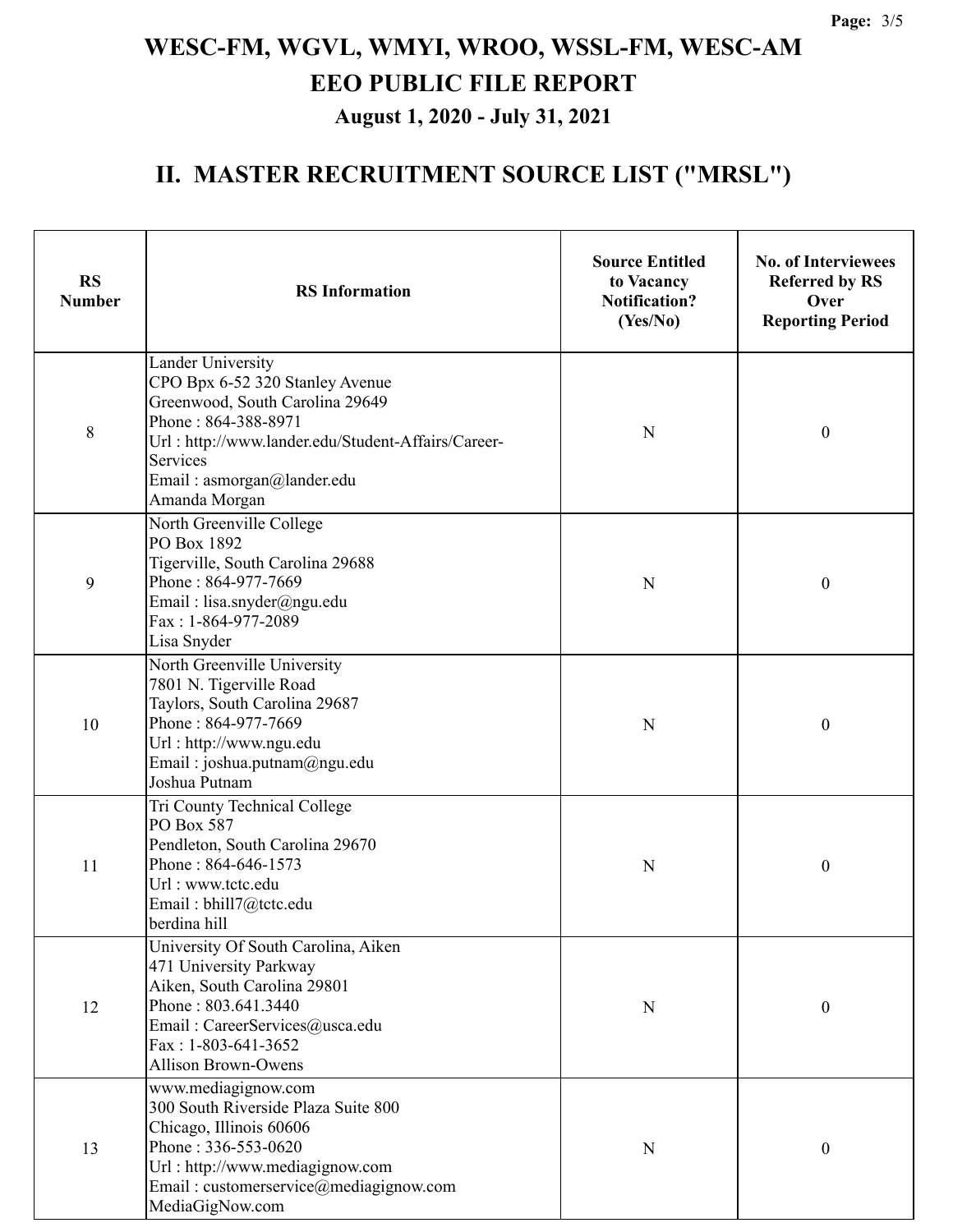### **II. MASTER RECRUITMENT SOURCE LIST ("MRSL")**

| <b>RS</b><br><b>Number</b>                     | <b>RS</b> Information | <b>Source Entitled</b><br>to Vacancy<br><b>Notification?</b><br>(Yes/No) | <b>No. of Interviewees</b><br><b>Referred by RS</b><br>Over<br><b>Reporting Period</b> |
|------------------------------------------------|-----------------------|--------------------------------------------------------------------------|----------------------------------------------------------------------------------------|
| <b>TOTAL INTERVIEWS OVER REPORTING PERIOD:</b> |                       |                                                                          |                                                                                        |